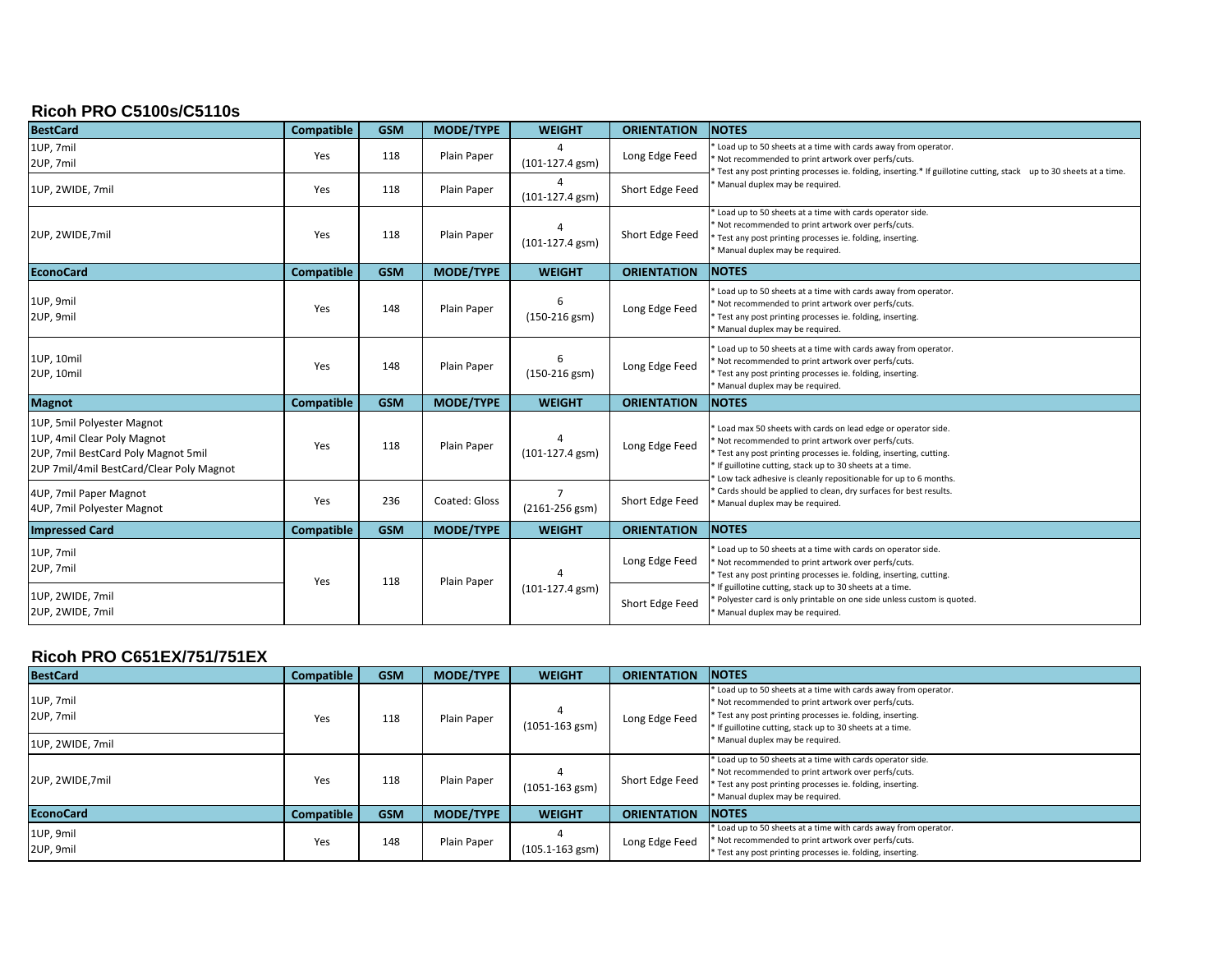| <b>PromoCard</b>                                                                                                                             | <b>Compatible</b> | <b>GSM</b> | <b>MODE/TYPE</b> | <b>WEIGHT</b>        | <b>ORIENTATION</b> | <b>NOTES</b>                                                                                                                                                                                                                                                                                                           |
|----------------------------------------------------------------------------------------------------------------------------------------------|-------------------|------------|------------------|----------------------|--------------------|------------------------------------------------------------------------------------------------------------------------------------------------------------------------------------------------------------------------------------------------------------------------------------------------------------------------|
| 1UP, 10mil<br>2UP, 10mil                                                                                                                     | Yes               | 148        | Plain Paper      | $(105.1 - 163$ gsm)  | Long Edge Feed     | Load up to 50 sheets at a time with cards away from operator.<br>Not recommended to print artwork over perfs/cuts.<br>Test any post printing processes ie. folding, inserting.                                                                                                                                         |
| <b>Magnot</b>                                                                                                                                | <b>Compatible</b> | <b>GSM</b> | <b>MODE/TYPE</b> | <b>WEIGHT</b>        | <b>ORIENTATION</b> | <b>NOTES</b>                                                                                                                                                                                                                                                                                                           |
| 1UP, 5mil Polyester Magnot<br>1UP, 4mil Clear Poly Magnot<br>2UP, 7mil BestCard Poly Magnot 5mil<br>2UP 7mil/4mil BestCard/Clear Poly Magnot | Yes               | 118        | Plain Paper      | $(105.1 - 163$ gsm)  | Long Edge Feed     | Load max 50 sheets with cards on lead edge or operator side.<br>Not recommended to print artwork over perfs/cuts.<br>* Test any post printing processes ie. folding, inserting, cutting.<br>If guillotine cutting, stack up to 30 sheets at a time.<br>Low tack adhesive is cleanly repositionable for up to 6 months. |
| 4UP, 7mil Paper Magnot<br>4UP, 7mil Polyester Magnot                                                                                         | Yes               | 236        | Coated: Gloss    | 6<br>(220.1-256 gsm) | Short Edge Feed    | Cards should be applied to clean, dry surfaces for best results.<br>Manual duplex may be required                                                                                                                                                                                                                      |
| <b>Impressed Card</b>                                                                                                                        | <b>Compatible</b> | <b>GSM</b> | <b>MODE/TYPE</b> | <b>WEIGHT</b>        | <b>ORIENTATION</b> | <b>NOTES</b>                                                                                                                                                                                                                                                                                                           |
| 1UP, 7mil                                                                                                                                    |                   |            |                  |                      | Long Edge Feed     | Load up to 50 sheets at a time with cards on operator side.<br>Not recommended to print artwork over perfs/cuts.                                                                                                                                                                                                       |
| 1UP, 2WIDE, 7mil<br>2UP, 2WIDE, 7mil                                                                                                         | Yes               | 118        | Plain Paper      | $(105.1 - 163$ gsm)  | Short Edge Feed    | Test any post printing processes ie. folding, inserting, cutting.<br>If guillotine cutting, stack up to 30 sheets at a time.<br>Polyester card is only printable on one side unless custom is quoted.<br>Manual duplex may be required.                                                                                |

#### **Ricoh PRO C900/C900s**

| <b>BestCard</b>                                                                                                                              | <b>Compatible</b> | <b>GSM</b> | <b>MODE/TYPE</b> | <b>WEIGHT</b>                         | <b>ORIENTATION</b> | <b>NOTES</b>                                                                                                                                                                                                                                                                                                         |
|----------------------------------------------------------------------------------------------------------------------------------------------|-------------------|------------|------------------|---------------------------------------|--------------------|----------------------------------------------------------------------------------------------------------------------------------------------------------------------------------------------------------------------------------------------------------------------------------------------------------------------|
| 1UP, 7mil<br>2UP, 7mil                                                                                                                       | Yes               | 118        | Plain Paper      | Δ<br>$(105.1 - 163$ gsm)              | Long Edge Feed     | Load up to 100 sheets at a time with cards away from operator.<br>Not recommended to print artwork over perfs/cuts.<br>Test any post printing processes ie. folding, inserting.                                                                                                                                      |
| 1UP, 2WIDE, 7mil                                                                                                                             |                   |            |                  |                                       | Short Edge Feed    | If guillotine cutting, stack up to 30 sheets at a time.<br>Manual duplex may be required                                                                                                                                                                                                                             |
| 2UP, 2WIDE, 7mil                                                                                                                             | Yes               | 118        | Plain Paper      | $(105.1 - 163$ gsm)                   | Short Edge Feed    | Load up to 50 sheets at a time with cards on operator side.<br>Not recommended to print artwork over perfs/cuts.<br>Test any post printing processes ie. folding, inserting.<br>Manual duplex may be required.                                                                                                       |
| 1UP, 10mil<br>2UP, 10mil<br>1UP, 2WIDE, 10mil                                                                                                | Yes               | 256        | Plain Paper      | $\overline{7}$<br>$(256.1 - 300$ gsm) | Short Edge Feed    | Load up to 100 sheets at a time with cards away from operator.<br>Not recommended to print artwork over perfs/cuts.<br>Test any post printing processes ie. folding, inserting.<br>If guillotine cutting, stack up to 30 sheets at a time.<br>Manual duplex may be required.                                         |
| 2UP, 2WIDE, 10mil                                                                                                                            | Yes               | 256        | Plain Paper      | $\overline{7}$<br>$(256.1 - 300$ gsm) | Short Edge Feed    | Load up to 50 sheets at a time with cards on operator side.<br>Not recommended to print artwork over perfs/cuts.<br>Manual duplex may be required.<br>If guillotine cutting, stack up to 30 sheets at a time.                                                                                                        |
| <b>EconoCard</b>                                                                                                                             | <b>Compatible</b> | <b>GSM</b> | <b>MODE/TYPE</b> | <b>WEIGHT</b>                         | <b>ORIENTATION</b> | <b>NOTES</b>                                                                                                                                                                                                                                                                                                         |
| 1UP, 9mil<br>2UP, 9mil                                                                                                                       | Yes               | 148        | Plain Paper      | 4<br>$(105.1 - 163$ gsm)              | Long Edge Feed     | Load up to 50 sheets at a time with cards away from operator.<br>Not recommended to print artwork over perfs/cuts.<br>'Test any post printing processes ie. folding, inserting.                                                                                                                                      |
| <b>PromoCard</b>                                                                                                                             | <b>Compatible</b> | <b>GSM</b> | <b>MODE/TYPE</b> | <b>WEIGHT</b>                         | <b>ORIENTATION</b> | <b>NOTES</b>                                                                                                                                                                                                                                                                                                         |
| 1UP, 10mil<br>2UP, 10mil                                                                                                                     | Yes               | 148        | Plain Paper      | $(105.1 - 163$ gsm)                   | Long Edge Feed     | Load up to 50 sheets at a time with cards away from operator.<br>Not recommended to print artwork over perfs/cuts.<br>Test any post printing processes ie. folding, inserting.<br>Manual duplex may be required.                                                                                                     |
| <b>Magnot</b>                                                                                                                                | <b>Compatible</b> | <b>GSM</b> | <b>MODE/TYPE</b> | <b>WEIGHT</b>                         | <b>ORIENTATION</b> | <b>NOTES</b>                                                                                                                                                                                                                                                                                                         |
| 1UP, 5mil Polyester Magnot<br>1UP, 4mil Clear Poly Magnot<br>2UP, 7mil BestCard Poly Magnot 5mil<br>2UP 7mil/4mil BestCard/Clear Poly Magnot | Yes               | 118        | Plain Paper      | 4<br>$(105.1 - 163$ gsm)              | Long Edge Feed     | Load max 50 sheets with cards on lead edge or operator side.<br>Not recommended to print artwork over perfs/cuts.<br>Test any post printing processes ie. folding, inserting, cutting.<br>If guillotine cutting, stack up to 30 sheets at a time.<br>Low tack adhesive is cleanly repositionable for up to 6 months. |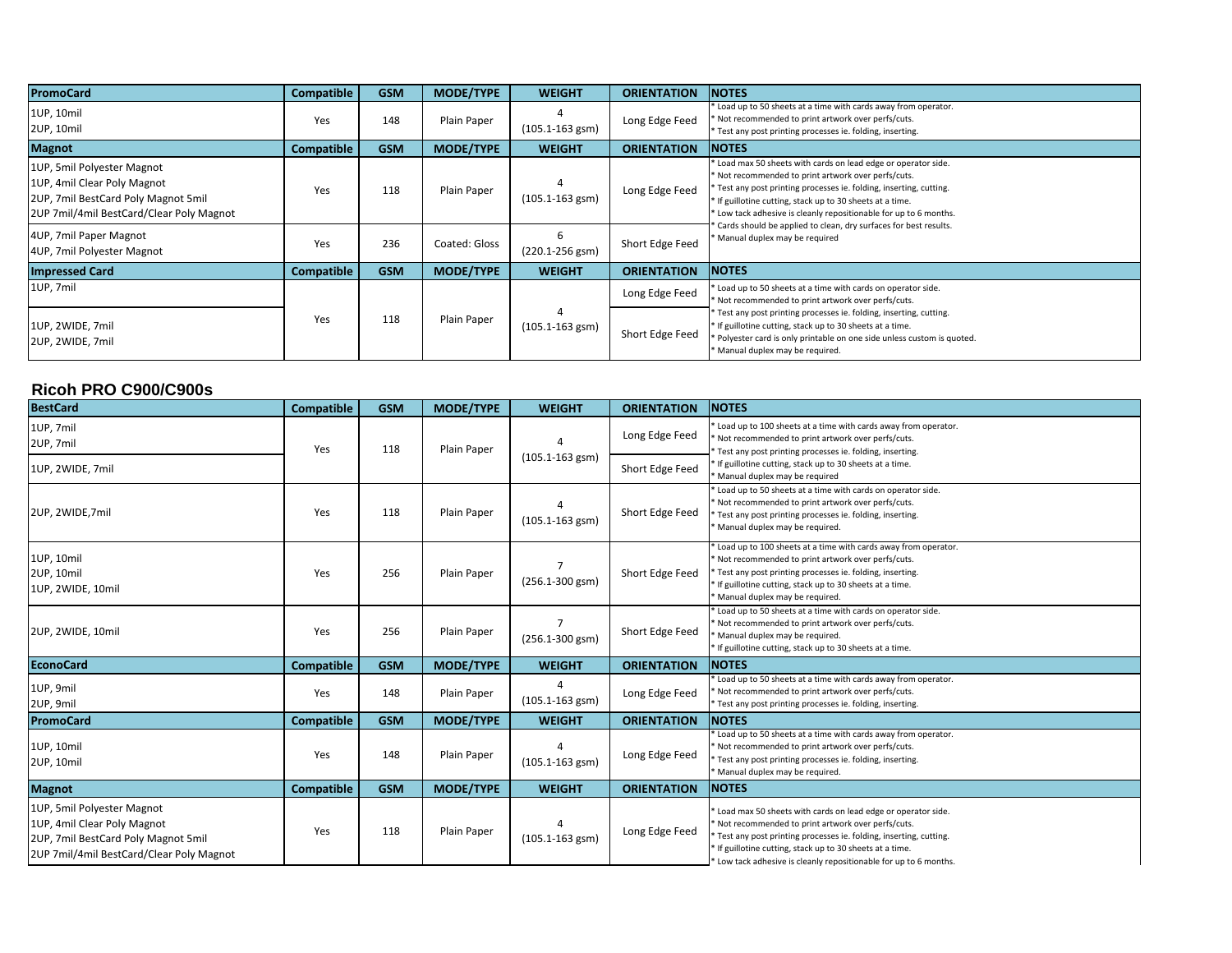| 4UP, 7mil Paper Magnot<br>4UP, 7mil Polyester Magnot | Yes               | 236        | Coated: Gloss    | $(220.1 - 256$ gsm) | Short Edge Feed    | * Cards should be applied to clean, dry surfaces for best results.<br>* Manual duplex may be required.                                                                                    |
|------------------------------------------------------|-------------------|------------|------------------|---------------------|--------------------|-------------------------------------------------------------------------------------------------------------------------------------------------------------------------------------------|
| <b>Impressed Card</b>                                | <b>Compatible</b> | <b>GSM</b> | <b>MODE/TYPE</b> | <b>WEIGHT</b>       | <b>ORIENTATION</b> | <b>INOTES</b>                                                                                                                                                                             |
| 1UP, 7mil                                            |                   | 118        | Plain Paper      | $(105.1 - 163$ gsm) | Long Edge Feed     | * Load up to 50 sheets at a time with cards on operator side.<br>* Not recommended to print artwork over perfs/cuts.<br>Test any post printing processes ie. folding, inserting, cutting. |
| 1UP, 2WIDE, 7mil<br>2UP, 2WIDE, 7mil                 | Yes               |            |                  |                     | Short Edge Feed    | * If guillotine cutting, stack up to 30 sheets at a time.<br>* Polyester card is only printable on one side unless custom is quoted.<br>* Manual duplex may be required.                  |

## **Ricoh PRO C901/C901S Graphic Arts Edition**

| <b>BestCard</b>                                                                                                                              | <b>Compatible</b> | <b>GSM</b> | MODE/TYPE        | <b>WEIGHT</b>                         | <b>ORIENTATION</b> | <b>NOTES</b>                                                                                                                                                                                                                                                                                                               |
|----------------------------------------------------------------------------------------------------------------------------------------------|-------------------|------------|------------------|---------------------------------------|--------------------|----------------------------------------------------------------------------------------------------------------------------------------------------------------------------------------------------------------------------------------------------------------------------------------------------------------------------|
| 1UP, 7mil<br>2UP, 7mil                                                                                                                       | Yes               | 118        | Plain Paper      | $(105.1 - 163$ gsm)                   | Long Edge Feed     | Load up to 100 sheets at a time with cards away from operator.<br>Not recommended to print artwork over perfs/cuts.<br>Test any post printing processes ie. folding, inserting.<br>' If guillotine cutting, stack up to 30 sheets at a time.                                                                               |
| 1UP, 2WIDE, 7mil                                                                                                                             |                   |            |                  |                                       | Short Edge Feed    | Manual duplex may be required                                                                                                                                                                                                                                                                                              |
| 2UP, 2WIDE, 7mil                                                                                                                             | Yes               | 118        | Plain Paper      | $(105.1 - 163$ gsm)                   | Short Edge Feed    | Load up to 100 sheets at a time with cards operator side.<br>Not recommended to print artwork over perfs/cuts.<br>Test any post printing processes ie. folding, inserting.<br>Manual duplex may be required.                                                                                                               |
| 1UP, 10mil<br>2UP, 10mil<br>1UP, 2WIDE, 10mil                                                                                                | Yes               | 256        | Plain Paper      | $(256.1 - 300$ gsm)                   | Short Edge Feed    | Load up to 50 sheets at a time with cards on lead edge.<br>Not recommended to print artwork over perfs/cuts.<br>Test any post printing processes ie. folding, inserting.<br>* If guillotine cutting, stack up to 30 sheets at a time.<br>Manual duplex may be required.                                                    |
| 2UP, 2WIDE, 10mil                                                                                                                            | Yes               | 256        | Plain Paper      | $\overline{7}$<br>$(256.1 - 300$ gsm) | Short Edge Feed    | Load up to 50 sheets at a time with cards on operator side.<br>Not recommended to print artwork over perfs/cuts.<br>Manual duplex may be required.<br>* If guillotine cutting, stack up to 30 sheets at a time                                                                                                             |
| <b>EconoCard</b>                                                                                                                             | <b>Compatible</b> | <b>GSM</b> | <b>MODE/TYPE</b> | <b>WEIGHT</b>                         | <b>ORIENTATION</b> | <b>NOTES</b>                                                                                                                                                                                                                                                                                                               |
| 1UP, 9mil<br>2UP, 9mil                                                                                                                       | Yes               | 148        | Plain Paper      | (2561-300 gsm)                        | Long Edge Feed     | Load up to 50 sheets at a time with cards away from operator.<br>Not recommended to print artwork over perfs/cuts.<br>Test any post printing processes ie. folding, inserting.                                                                                                                                             |
| <b>PromoCard</b>                                                                                                                             | <b>Compatible</b> | <b>GSM</b> | MODE/TYPE        | <b>WEIGHT</b>                         | <b>ORIENTATION</b> | <b>NOTES</b>                                                                                                                                                                                                                                                                                                               |
| 1UP, 10mil<br>2UP, 10mil                                                                                                                     | Yes               | 148        | Plain Paper      | $(1051 - 163$ gsm)                    | Long Edge Feed     | Load up to 50 sheets at a time with cards away from operator.<br>Not recommended to print artwork over perfs/cuts.<br>* Test any post printing processes ie. folding, inserting.<br>Manual duplex may be required.                                                                                                         |
| <b>Magnot</b>                                                                                                                                | <b>Compatible</b> | <b>GSM</b> | <b>MODE/TYPE</b> | <b>WEIGHT</b>                         | <b>ORIENTATION</b> | <b>NOTES</b>                                                                                                                                                                                                                                                                                                               |
| 1UP, 5mil Polyester Magnot<br>1UP, 4mil Clear Poly Magnot<br>2UP, 7mil BestCard Poly Magnot 5mil<br>2UP 7mil/4mil BestCard/Clear Poly Magnot | Yes               | 118        | Plain Paper      | $(1051 - 163$ gsm)                    | Long Edge Feed     | Load max 50-100 sheets with cards on lead edge or operator side.<br>Not recommended to print artwork over perfs/cuts.<br>Test any post printing processes ie. folding, inserting, cutting.<br>' If guillotine cutting, stack up to 30 sheets at a time.<br>Low tack adhesive is cleanly repositionable for up to 6 months. |
| 4UP, 7mil Paper Magnot<br>4UP, 7mil Polyester Magnot                                                                                         | Yes               | 236        | Coated: Gloss    | 6<br>(2201-256 GSM)                   | Short Edge Feed    | Cards should be applied to clean, dry surfaces for best results.<br>Manual duplex may be required.                                                                                                                                                                                                                         |
| <b>Impressed Card</b>                                                                                                                        | <b>Compatible</b> | <b>GSM</b> | <b>MODE/TYPE</b> | <b>WEIGHT</b>                         | <b>ORIENTATION</b> | <b>NOTES</b>                                                                                                                                                                                                                                                                                                               |
| 1UP, 7mil                                                                                                                                    | Yes               | 118        | Plain Paper      | 6<br>(1051-163 GSM)                   | Long Edge Feed     | Load up to 50 sheets at a time with cards on operator side.<br>Not recommended to print artwork over perfs/cuts.                                                                                                                                                                                                           |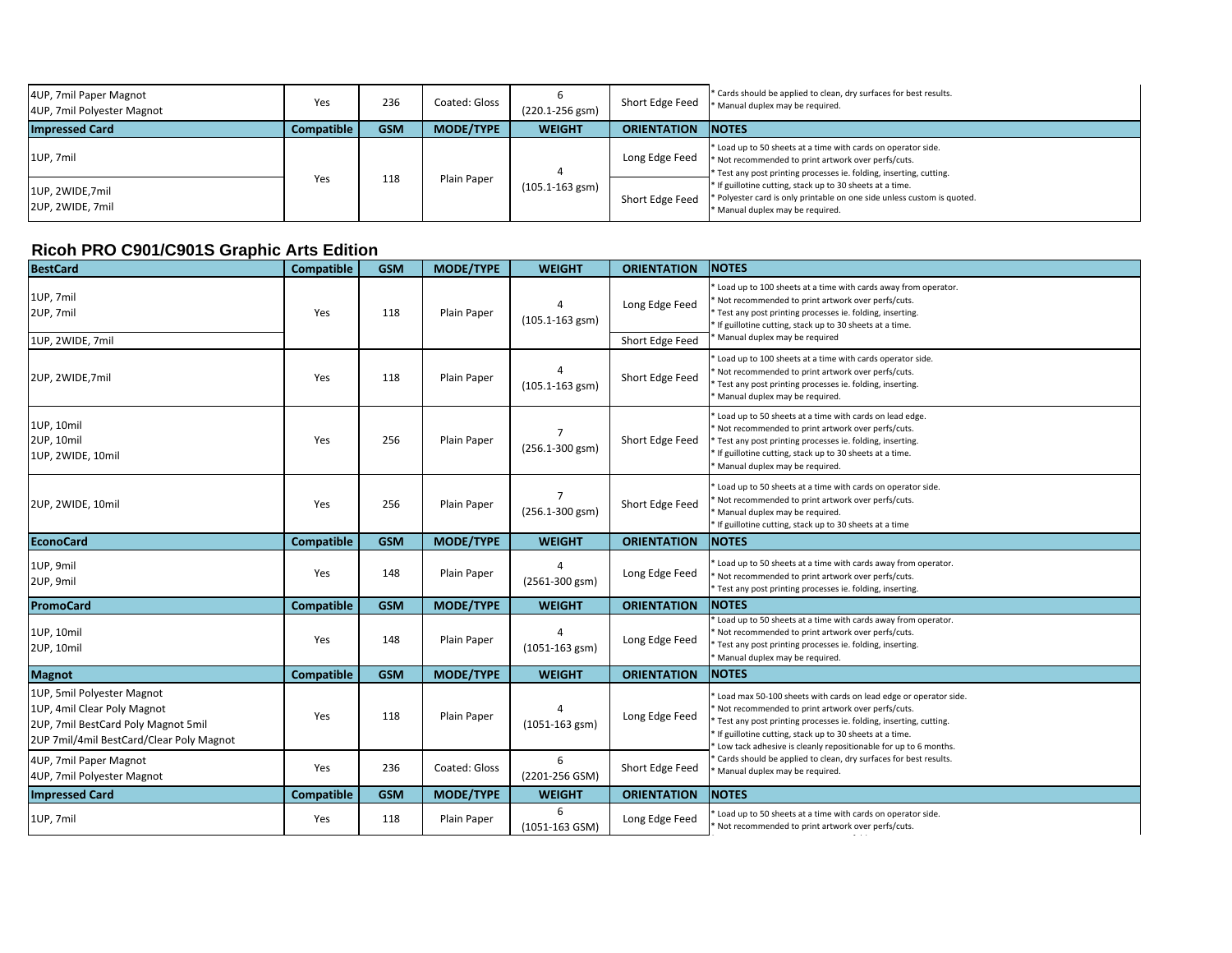| 1UP, 2WIDE, 7mil<br>2UP. 2WIDE. 7mil | Yes | 118 | Plain Paper | (1051-163 GSM) |  | * Test any post printing processes ie. folding, inserting, cutting.<br>* If guillotine cutting, stack up to 30 sheets at a time.<br>  Short Edge Feed  * Polyester card is only printable on one side unless custom is quoted.<br>Manual duplex may be required. |
|--------------------------------------|-----|-----|-------------|----------------|--|------------------------------------------------------------------------------------------------------------------------------------------------------------------------------------------------------------------------------------------------------------------|
|--------------------------------------|-----|-----|-------------|----------------|--|------------------------------------------------------------------------------------------------------------------------------------------------------------------------------------------------------------------------------------------------------------------|

# **Ricoh PRO C901/C901S Graphic Arts +**

| <b>BestCard</b>                                                                                                                              | <b>Compatible</b> | <b>GSM</b> | <b>MODE/TYPE</b> | <b>WEIGHT</b>           | <b>ORIENTATION</b> | <b>NOTES</b>                                                                                                                                                                                                                                                                                                                                                  |
|----------------------------------------------------------------------------------------------------------------------------------------------|-------------------|------------|------------------|-------------------------|--------------------|---------------------------------------------------------------------------------------------------------------------------------------------------------------------------------------------------------------------------------------------------------------------------------------------------------------------------------------------------------------|
| 1UP, 7MIL<br>2UP, 7MIL                                                                                                                       | Yes               | 118        | Plain Paper      |                         | Long Edge Feed     | Load up to 100 sheets at a time with cards away from operator.<br>Not recommended to print artwork over perfs/cuts.<br>Test any post printing processes ie. folding, inserting.                                                                                                                                                                               |
| 1UP, 2WIDE, 7mil                                                                                                                             |                   |            |                  | (1051-163 GSM)          | Short Edge Feed    | If guillotine cutting, stack up to 30 sheets at a time.<br>Manual duplex may be required.                                                                                                                                                                                                                                                                     |
| 2UP, 2WIDE, 7mil                                                                                                                             | Yes               | 118        | Plain Paper      | $(1051 - 163$ gsm)      | Short Edge Feed    | Load up to 100 sheets at a time with cards operator side.<br>Not recommended to print artwork over perfs/cuts.<br>Test any post printing processes ie. folding, inserting.<br>Manual duplex may be required.                                                                                                                                                  |
| 1UP, 10mil<br>2UP, 10mil<br>1UP, 2WIDE, 10mil                                                                                                | Yes               | 256        | Plain Paper      | $\overline{7}$          | Short Edge Feed    | Load up to 50 sheets at a time with cards on lead edge.<br>Not recommended to print artwork over perfs/cuts.<br>Test any post printing processes ie. folding, inserting.<br>If guillotine cutting, stack up to 30 sheets at a time.<br>Manual duplex may be required                                                                                          |
| 2UP, 2WIDE, 10mil                                                                                                                            |                   |            |                  | (2561-350 gsm)          | Short Edge Feed    | Load up to 50 sheets at a time with cards on operator side.<br>Not recommended to print artwork over perfs/cuts.<br>Manual duplex may be required.<br>If guillotine cutting, stack up to 30 sheets at a time                                                                                                                                                  |
| <b>EconoCard</b>                                                                                                                             | <b>Compatible</b> | <b>GSM</b> | <b>MODE/TYPE</b> | <b>WEIGHT</b>           | <b>ORIENTATION</b> | <b>NOTES</b>                                                                                                                                                                                                                                                                                                                                                  |
| 1UP, 9mil<br>2UP, 9mil                                                                                                                       | Yes               | 148        | Plain Paper      | 4<br>$(1051 - 163$ gsm) | Long Edge Feed     | Load up to 50 sheets at a time with cards away from operator.<br>Not recommended to print artwork over perfs/cuts.<br>Test any post printing processes ie. folding, inserting.                                                                                                                                                                                |
| <b>PromoCard</b>                                                                                                                             | <b>Compatible</b> | <b>GSM</b> | <b>MODE/TYPE</b> | <b>WEIGHT</b>           | <b>ORIENTATION</b> | <b>NOTES</b>                                                                                                                                                                                                                                                                                                                                                  |
| 1UP, 10mil<br>2UP, 10mil                                                                                                                     | Yes               | 148        | Plain Paper      | $(1051 - 163$ gsm)      | Long Edge Feed     | Load up to 50 sheets at a time with cards away from operator.<br>Not recommended to print artwork over perfs/cuts.<br>Test any post printing processes ie. folding, inserting.<br>Manual duplex may be required.                                                                                                                                              |
| <b>Magnot</b>                                                                                                                                | <b>Compatible</b> | <b>GSM</b> | MODE/TYPE        | <b>WEIGHT</b>           | <b>ORIENTATION</b> | <b>NOTES</b>                                                                                                                                                                                                                                                                                                                                                  |
| 1UP, 5mil Polyester Magnot<br>1UP, 4mil Clear Poly Magnot<br>2UP, 7mil BestCard Poly Magnot 5mil<br>2UP 7mil/4mil BestCard/Clear Poly Magnot | Yes               | 118        | Plain Paper      | $(1051 - 163$ GSM)      | Long Edge Feed     | Load max 50-100 sheets with cards on lead edge or operator side.<br>Not recommended to print artwork over perfs/cuts.<br>Test any post printing processes ie. folding, inserting, cutting.<br>If guillotine cutting, stack up to 30 sheets at a time.<br>Low tack adhesive is cleanly repositionable for up to 6 months.                                      |
| 4UP, 7mil Paper Magnot<br>4UP, 7mil Polyester Magnot                                                                                         | Yes               | 236        | Coated: Gloss    | 6<br>(2201-256 GSM)     | Short Edge Feed    | Cards should be applied to clean, dry surfaces for best results.<br>'Manual duplex may be required.                                                                                                                                                                                                                                                           |
| <b>Impressed Card</b>                                                                                                                        | <b>Compatible</b> | <b>GSM</b> | <b>MODE/TYPE</b> | <b>WEIGHT</b>           | <b>ORIENTATION</b> | <b>NOTES</b>                                                                                                                                                                                                                                                                                                                                                  |
| 1UP, 7mil                                                                                                                                    |                   |            |                  | Δ<br>$(1051 - 163$ gsm) | Long Edge Feed     | Load up to 50 sheets at a time with cards on operator side.<br>Not recommended to print artwork over perfs/cuts.<br>Test any post printing processes ie. folding, inserting, cutting.<br>If guillotine cutting, stack up to 30 sheets at a time.<br>Polyester card is only printable on one side unless custom is quoted.<br>* Manual duplex may be required. |
| 1UP, 2 WIDE, 7mil<br>2UP, 2WIDE, 7mil                                                                                                        | Yes               | 118        | Plain Paper      |                         | Short Edge Feed    |                                                                                                                                                                                                                                                                                                                                                               |